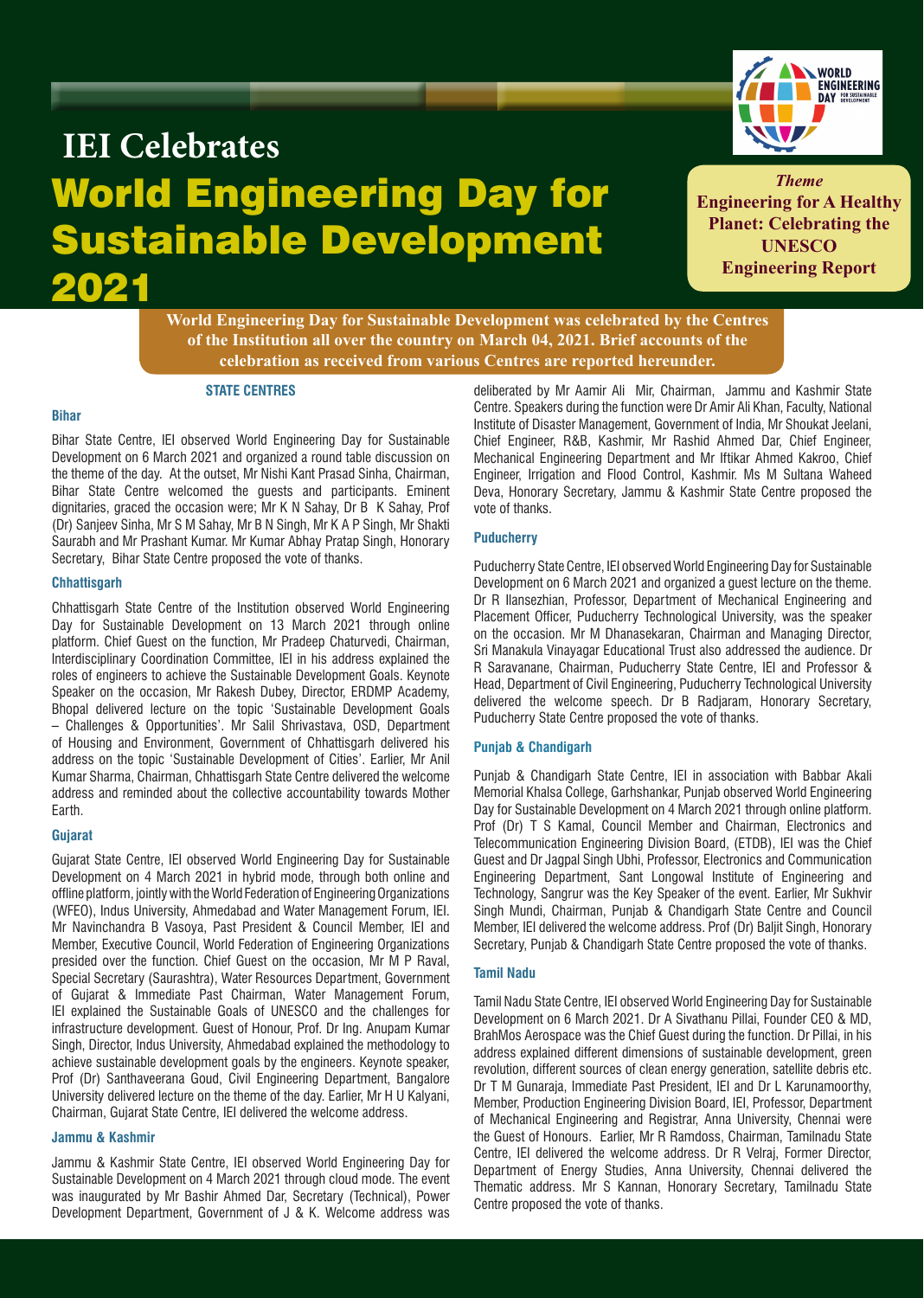## **Telangana**

Telangana State Centre, IEI observed World Engineering Day for Sustainable Development through organising a Webinar on 4 March 2021. Er Narendra Singh, President, IEI graced the function as Chief Guest. Guest of Honours during the function were Dr I V Muralikrisha, Professor and Director (R&D), JNTUH; Dr Shaik Basha, Senior Principal Scientist & Head, CSIR-NEERI; Dr M Gopal Naik, Professor and Head, Department of Civil Engineering, University College of Engineering, Osmania University; Dr M V S S Giridhar, Professor & HOD, Centre for Water Resources Institute of Science & Technology, JNTUH; Prof. K V L Subramaniam, Professor, Department of Civil Engineering, IIT Hyderabad; Dr A Gangagni Rao, Chief Scientist, CSIR-IICT; Dr R Pradeep Kumar, Professor of Civil Engineering & Head, Earthquake Engineering Research Centre, IIT Hyderabad were made their presentations on the occasion. Earlier, Dr G Rameshwar Rao, Chairman, Telangana State Centre welcomed the audience. Mr T Anjaiah, Honorary Secretary, Telangana State Centre proposed the vote of thanks.

#### **Uttar Pradesh**

Uttar Pradesh State Centre, IEI observed World Engineering Day for Sustainable Development on 4 March 2021 through online mode. Keynote Speaker on this occasion, Mr Masarrat Noor Khan, Former Managing Director, U P State Bridge Corporation and Chief Engineer (Retd), PWD deliberated lecture on the theme. Earlier, Mr Rajesh Kumar Trivedi, Chairman, UP State Centre, IEI welcomed all and spoke about the importance of the day. Convener of the program, Mr V B Singh, Chairman, Civil Engineering Division Board, IEI addressed the audience. Mr Prabhat Kiran Chaurasia, Honorary Secretary, UP State Centre proposed the vote of thanks.

## **West Bengal**

West Bengal State Centre, IEI observed World Engineering Day for Sustainable Development on 4 March 2021. Eminent speakers, Prof A K M Saiful Islam, Institute of Water and Flood Management, Bangladesh University of Engineering and Technology (BUET), Dhaka and Prof (Dr) Saptarshi Sankar Chakraborti, Techno India University presented their lectures on the theme of the day. Mr Sisir Kumar Banerjee, Past President, IEI was present on the occasion and expressed his views. Earlier, Mr Sandip Kumar Deb, Chairman, West Bengal State Centre delivered the welcome address. Mr Kalipada Das, Honorary Secretary, West Bengal State Centre proposed the vote of thanks.

## **LOCAL CENTRES**

## **Agra**

Agra Local Centre, IEI observed World Engineering Day for Sustainable Development on 4 March 2021. Chief Guest on the occasion, Prof. V K Saraswat, Director, Institute of Engineering and Technology, Dr Bhim Rao University Khandari Campus Agra emphasized on access to clean water, sanitation, reliable energy etc for the holistic development of the society. Dr R K Jain, Head, Department of Biotechnology Engineering, Anand Engineering College Agra was the Keynote speaker during the session. Earlier, Mr Devendra Singh Chaudhary, Honorary Secretary, Agra Local Centre welcomed the audience. Dr Ashok Yadav, Chairman, Agra Local Centre also addressed the audience.

#### **Aligarh**

Aligarh Local Centre, IEI observed World Engineering Day for Sustainable Development on 4 March 2021. Chief Guest, Prof. Hamid Ali, Former Dean, Faculty of Engineering & Technology, Aligarh Muslim University delivered lecture on the occasion and talked about the importance of sustainable development in different spheres. Guest of Honour, Mr Arun Kumar Gupta, PCS, Additional Municipal Commissioner, Aligarh Nagar Nigam shared his views, experience for sustainable development. Earlier, Mr Suresh Chandra Gupta, Chairman, Aligarh Local Centre delivered the welcome address. Prof (Dr) Nadeem Khalil, Honorary Secretary, Aligarh Local Centre introduced about the theme.

#### **Angul**

Angul Local Centre, IEI observed World Engineering Day for Sustainable Development and organised a webinar on the theme of the day on 4 March 2021. The Chief Speaker on the occasion, Prof (Dr) T G Sitharam, Director, Indian Institute of Technology Guwahati in his address stressed on the role of engineering community for sustainable development in general and solution to water scarcity and security in particular. Mr A P Panda, Executive Director, NALCO also spoke in this occasion. At the outset, Mr Sangram Keshari Samantaray, Chairman, Angul Local Centre welcomed the dignitaries and participants. Mr Siba Ram Panda, Honorary Secretary, Angul Local Centre introduced the Chief Speaker and at the end of the session, proposed the vote of thanks.

## **Aurangabad**

Aurangabad Local Centre, IEI observed World Engineering Day for Sustainable Development on 4 March 2021 through online platform. Chief Guest on the occasion, Prof Pranav Bansode, Founder of Merago Labs, Director at Vishwagangha Electrical Works and Former HOD, Civil Engineering Department, International Centre of Excellence in Engineering and Management, (ICEEM), Aurangabad deliberated lecture on the theme. Earlier, Dr D C Gour, Chairman, Aurangabad Local Centre delivered the welcome address. Prof. Sandeep B Mundhe, Honorary Secretary, Aurangabad Local Centre proposed the vote of thanks.

## **Bareilly**

Bareilly Local Centre, IEI observed World Engineering Day for Sustainable Development on the theme of the day on 4 March 2021. Mr Devesh Kumar Tiwari, Chief Engineer, PWD, Bareilly was the Chief Guest on the occasion and Mr Atul Kumar Garg, General Manager (Utilities.) IFFCO, Bareilly was the Keynote speaker.. In the technical session, Dr Chhavi Sharma, Mahatma Jyotiba Phule Rohilkhand (MJPR) University, Bareilly, Mr Sovan Mohanty Shri Ram Murti Smarak Institute (SRMS), Bareilly an Mr Suhail Javed Quaraishi from Invertis University, Bareilly presented lecture on the theme and shared their views. Earlier, Mr Sudhir Gupta, Chairman, Bareilly Local Centre welcomed the Chief Guest, Keynote speaker and other dignitaries. Mr Mahendrakumar Agarwal, Honorary Secretary, Bareilly Local Centre proposed the vote of thanks.

## **Belapur**

Belapur Local Centre, IEI in association with FCRIT, Vashi observed World Engineering Day for Sustainable Development on 4 March 2021 through online mode. Mr V Ravikanth, Assistant Vice President, Reliance Industries Limited, the Keynote speaker of the day in his address explained the role of geo-synthetic materials in Sustainable Development. Earlier, Mr Keshav K Varkhedkar, Chairman, Belapur Local Centre delivered the welcome address and elaborated the theme. Dr Samir Chandrakant Nimkar, Honorary Secretary, Belapur Local Centre proposed the vote of thanks.

## **Belagavi**

Belagavi Local Centre, IEI observed World Engineering Day for Sustainable Development on 4 March 2021 vide online platform. Dr Karisiddappa, Vice Chancellor, Visvesvaraya Technological University, Belagavi was the Chief Guest on the occasion and spoke on the theme. Earlier, Prof (Dr) Sidramappa Vaman Itti, Chairman, Belagavi Local Centre, IEI welcomed the participants. Mr Basavanneppa G Dharenni, Honorary Secretary, Belagavi Local Centre, IEI proposed the vote of thanks.

# **Bhatinda**

Bharinda Local Centre, IEI observed World Engineering Day for Sustainable Development on 4 March 2021 through online platform. Dr R K Bansal, Professor, Maharaja Ranjit Singh Punjab Technical University (MRSPTU) delivered lecture on the theme of the day and discussed the importance of engineering for sustainable development in modern life. Earlier, Prof (Dr) Jagtar Singh, Chairman, Bhathinda Local Centre delivered the welcome address.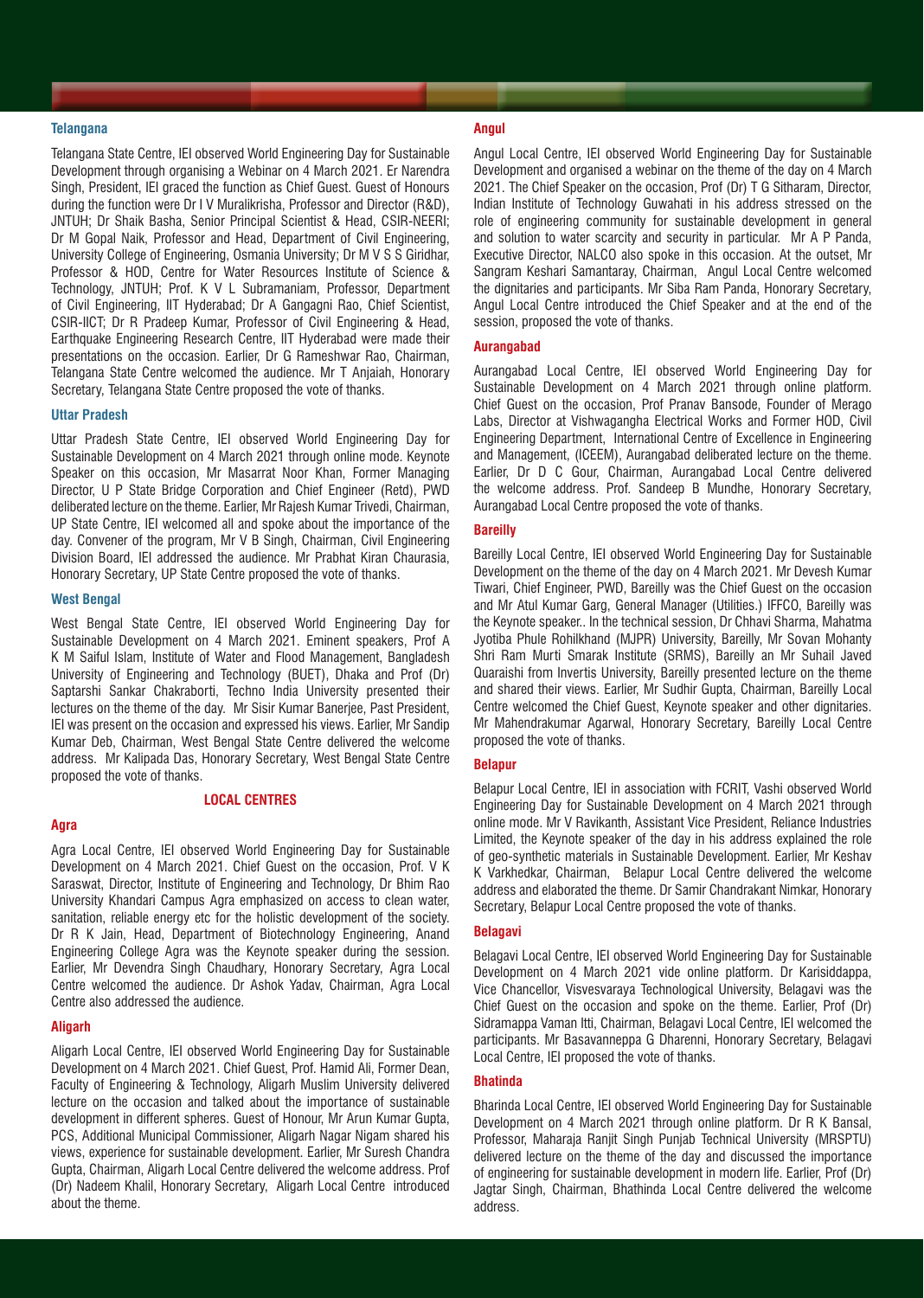#### **Bokaro Steel City**

Bokaro Steel City Local Centre, IEI observed World Engineering Day for Sustainable Development on 4 March 2021. Chief Guest, Mr Sanjay Sen, Chief General Manager, MECON Limited, Bokaro Unit and Member, Environmental Engineering Division Board, IEI inaugurated the function and addressed on the occasion. Mr Nitesh Ranjan, AGM (Environment), SAIL, Bokaro Steel Plant, Mr C P Sahay, Ex DGM (Traffic), SAIL, Bokaro Steel Plant amd Mr Arunesh Kumat, Ex AGM (Safety), SAIL, Bokaro Steel Plant presented papers on the theme. Mr Yogendra Nath Singh, Chairman, Bokaro Steel City Local Centre welcomed the dignitaries and explained the importance of the day. Mr Deo Prasad Jha, Honorary Secretary, Bokaro Steel City Local Centre proposed the vote of thanks.

#### **Brahmapur**

Brahmapur Local Centre, IEI observed World Engineering Day for Sustainable Development on 4 March 2021 at Brahmapur. Prof (Dr) Ranjan Kumar Swain, Principal, Parala Maharaja Government Engineering College, Government of Odisha graced the function as Chief Guest. Chief Speaker of the event, Mr Rabindra Kumar Sahu, Deputy Director, Water & Soil Conservation Mission, Government of Odisha deliberated on the objectives and methodologies of soil and water conservation. Mr K B Choudhury, Former Senior General Manager, Southco, Odisha emphasized on the use of solar power. Initially, Mr Arun Kumar Padhi, Chairman, Brahmapur Local Centre in his welcome address highlighted the adoption of advanced engineering methodologies for development of the society and uplifting the life style of common people. Mr Surendra Kumar Panigrahi, Honorary Secretary, Brahmapur Local Centre proposed the vote of thanks.

### **Coimbatore**

Coimbatore Local Centre, IEI in association with Department of Automobile Engineering, Hindusthan College of Engineering and Technology, Coimbatore observed World Engineering Day for Sustainable Development on 4 March 2021 through online platform. The Chief Guest, Mr C Prakash, Former General Manager (R&D Engine Specialist), Product Development Division, Ashok Leyland, Chennai presented a lecture on the topic 'BSVI Engine Technology'. Earlier, Mr P R Natarajan, Chairman, Coimbatore Local Centre welcomed the chief guest and participants of the webinar. Dr H Ram Mohan, Honorary Secretary, Coimbatore Local Centre, IEI delivered vote of thanks.

#### **Dharwad**

Dharwad Local Centre, IEI observed World Engineering Day for Sustainable Development on 9 March 2021. Chief Guest on the occasion, Mr K V Maglad, Superintending Engineer (Retd), Karnataka Power Corporation Limited in his address explained construction safety measures and practices. Earlier, Prof (Dr) Ramesh Laxman Chakrasali, Chairman, Dharwad Local Centre, IEI delivered the welcome address.

### **Durgapur**

Durgapur Local Centre, IEI observed World Engineering Day for Sustainable Development on 6 March 2021. Mr Santosh Chandra, Chief Executive Officer, Essar Oil & Gas Exploration and Production Limited, Mumbai was the Chief Guest and Keynote Speaker during the function and Dr Abhiram Hens, Chemical Engineering Department, NIT Durgapur was the Guest of Honour. Earlier, Prof (Dr) Kartik Chandra Ghanta, Chairman, Durgapur Local Centre welcomed the Chief Guest, Guest of Honour, the dignitaries and the august audience. The programme was concluded with vote of thanks by Mr M K Biswal, Honorary Secretary, Durgapur Local Centre.

## **Faridabad**

Faridabad Local Centre, IEI observed World Engineering Day for Sustainable Development on 4 March 2021 through digital mode. On this occasion, Mr Tushar Sogani, Principal Architect & Managing Director, Tushar Sogani Designs Private Limited (TSDPL), Jaipur presented lecture on the topic 'Sustainable Architecture – Power of Passive Design'. Mr Ashu Gupta, Managing Partner, Design2Occupancy Services presented lecture on the

topic 'Energy Efficient Design in Buildings' and Mr Neeraj Khare, Founder Managing Director, Adishaktyai India presented lecture on the topic 'Eco friendly, Fire Safe, Low Loss & Compact Transformers for Sustainable Habitat'. Earlier, Mr Sandeep Handa, Chairman, Faridabad Local Centre delivered the welcome address and mentioned that the event is an opportunity to celebrate the important contributions of engineers and engineering to sustainable development and modern life. Mr Kuldip Raj Gupta, Honorary Secretary, Faridabad Local Centre proposed the vote of thanks.

#### **Ghaziabad**

Observed World Engineering Day for Sustainable Development on 4 March 2021 through virtual meet. Chief Guest during the session, Mr Gaurav Vatsa, Vice President, Analytics, EXL, New Delhi presented lecture on the topic 'Data Science and its Role in transforming Small & Medium Enterprises' and elaborately explained application of data science in multidisciplinary fields. Mr R K Agarwal, General Manager, Gomti Pollution Control Unit, UP Jal Nigam was present during the function. Earlier, welcome address was delivered by Mr Jai Pal Singh, Chairman, Ghaziabad Local Centre. Mr Chitra Kumar Tyagi, Honorary Secretary, Ghaziabad Local Centre introduced the theme of the day and at the end of the session, proposed the vote of thanks.

# **Gorakhpur**

Gorakhpur Local Centre of the Institution observed World Engineering Day for Sustainable Development on 4 March 2021 through organising a webinar. Speaker during the function were, Dr Awadhesh Kumar, Department of Electrical Engineering MMMUT Gorakhpur and Prof (Dr) Brijesh Kumar, Department of Electronics & Communications Engineering, MMMUT Gorakhpur deliberated lectures on the theme of the day. Mr Dhirendra Chaturvedi, Chairman, Gorakhpur Local Centre delivered the welcome address. Mr Rajesh Kumar Trivedi, Chairman, UP State Centre also graced the occasion. Mr Ved Prakash Gupta, Honorary Secretary, Gorakhpur Local Centre proposed the vote of thanks.

# **Gwalior**

Gwalior Local Centre, IEI observed World Engineering Day for Sustainable Development on 4 March 2021 at Gwalior by organising a Seminar. Dr Chhavi Shighal, Director (Technical), Global Education Consultant Services delivered lecture in this occasion and stated that engineers are required to collaborate solutions for sustainable development. Mr Balbir Sikarwar, Executive Engineer, Gwalior Municipal Corporation in his lecture stressed on municipal solid waste management to keep the cities clean, protect the environment and at the same time minimise the cost through recovery of energy and resources through Waste to Energy technologies, such as Anaerobic Digestion, Incineration, Pyrolysis and Gasification. Mr R K Datey, Executive Director (Retd.), Madhya Pradesh Power Generation Company Limited, (MPPGCL), in his address opined that engineers should exercise harvesting clean energy through grid-tie systems and focus on finding solutions of worldwide food shortages. Mr Rahul Sharma, Manager, Engineering & Design, NHPC Limited in his lecture mentioned that technological advancement in mega structure construction not only accelerate the job progress, but also make the structure durable and serviceable for long run with strength and reliability. Mr Vinay Ojha, M/s Hing Rolling Shutter Fabricator deliberated on the status of steel market and mentioned that steel production growth is still positive in most of the regions. Mr RahuI Khanvilkar, HRM Diverselynx India Private Limited, Noida, Mr R K Khetan, Visiting Professor, Vikrant Institute of Technology and Management (VITM), Gwalior, also delivered lecture on this occasion. Earlier, Mr Prabhat Kumar Bhargava, Chairman, Gwalior Local Centre delivered the welcome address. Vote of thanks proposed by Mr P Y Khanwilkar, Honorary Secretary, Gwalior Local Centre.

#### **Jammu**

Jammu Local Centre, IEI observed World Engineering Day for Sustainable Development on 4 March 2021 and organised a Seminar on the theme of the day. Mr Hem Raj, Regional Officer, NHAI (J&K), Jammu was the Chief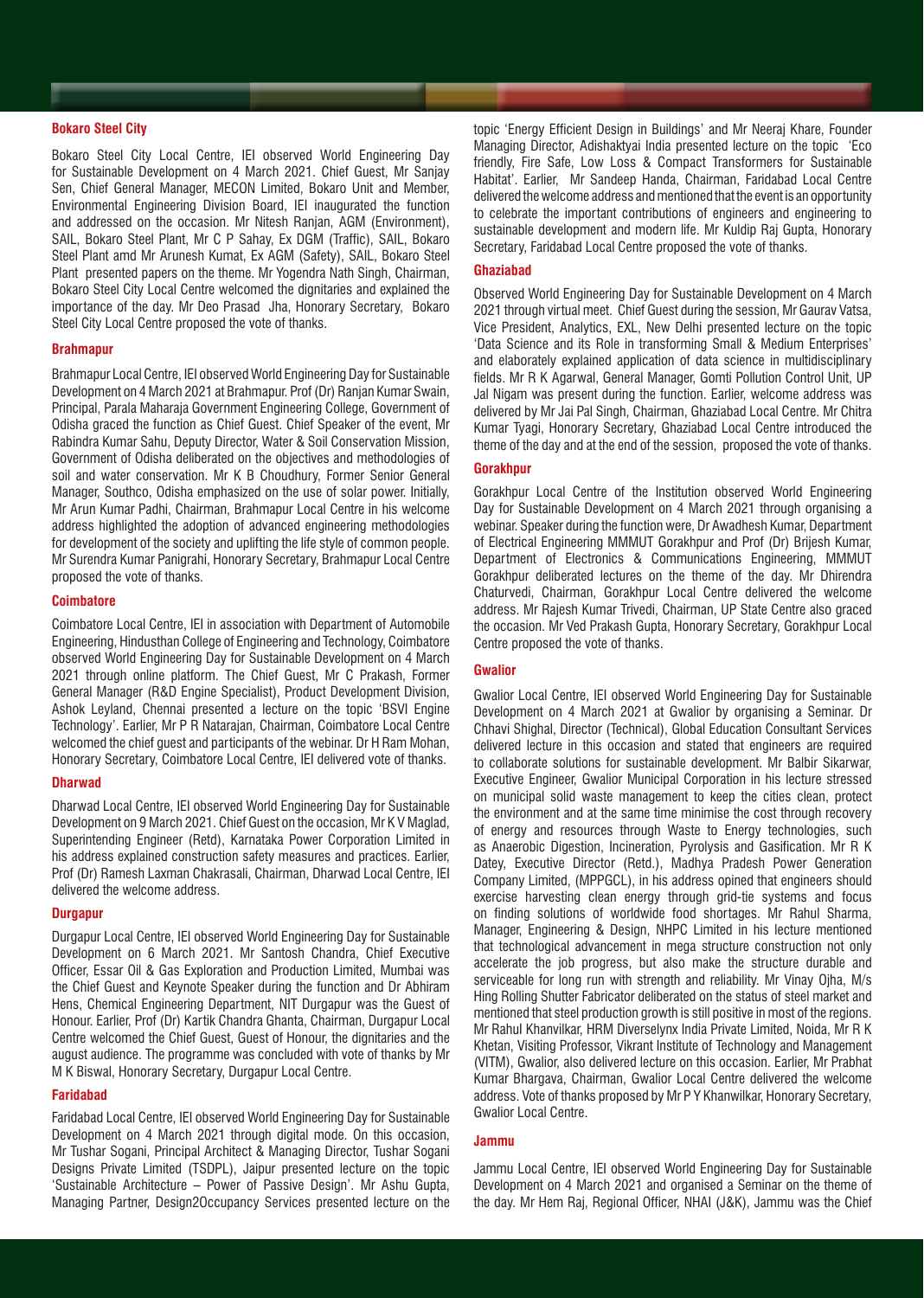Guest on the occasion. Mr P K Nanda, Mr B L Rawal, Mr Vinod Kumar, Mr Ranjeev Sawhney, Mr Mir Muneer Hussain and Mr Akash Dusgotra presented papers on the theme and touched various issues imperative for the engineers, planners, policy makers and public at large to adopt for sustenance of technological developments in all spheres of life without depletion of available natural resources. At the outset, Dr (Prof) Sanjay Khar, Chairman, Jammu Local Centre delivered the welcome address. Mr C Paul Sharma, Honorary Secretary, Jammu Local Centre proposed the vote of thanks.

## **Jamshedpur**

World Engineering Day for Sustainable Development was observed by Jamshedpur Local Centre, IEI on 4 March, 2021 through virtual mode. The function was started with welcome address by Mr Anurag Saxena, Chairman, Jamshedpur Local Centre. The Keynote Speaker for the function, Mr Asish Kumar Garg, Senior Manager, Instrumentation, Tata Steel Limited, Jamshedpur while deliberating on the theme, mentioned that in today's context, climate change is the most important topic and that the world is perilously close to the tipping point beyond which there is little hope of stopping the march to oblivion. The only way to prevent this catastrophe is to stop emission of carbon to net zero before further rise in temperature, he opined. The speaker further elaborated that moving to a circular economy is a formidable challenge in a highly competitive, market driven world as traditionally, designers and innovators do not consider environmental sustainability when marketing their products and services and the sad reality is that, environment sustenance considerations lead to increased business cost. The speaker recommended innovative engineering and technology solutions, which are crucial to effective delivery of environment sustainability. Sound Engineering solutions are essential to achieve UN Sustainable Development Goals, which include provision for clean water, clean air and nutritious food to the society, he added. The function concluded with a vote of thanks by Mr Pravesh Kumar Dhawan, Honorary Secretary, Jamshedpur Local Centre.

## **Kadapa**

Kadapa Local Centre, IEI observed World Engineering Day for Sustainable Development on 4 March 2021. On this occasion, a Lecture Meeting was organised in association with Sri Venkateswara Institute of Science & Technology. Dr Kasigari Prasad, Associate Professor, Department of Electronics and Communication Engineering, Annamacharya Institute of Technology and Sciences (AITS), Rajampet delivered lecture on the theme of the day. Dr V Adinarayana Reddy, Honorary Secretary, Kadapa Local Centre welcomed the audience.

## **Kanchepuram**

Kanchipuram Local Centre, IEI observed World Engineering Day for Sustainable Development on 4 March 2021 through online platform. Keynote Speaker on the occasion, Mr M Manoharan, Ex-General Manager, Ashok Leyland deliberated lecture on the theme of the day. Mr D Arthur Jebastine Sunderraj, Department of Mechanical Engineering, St. Joseph's Institute of Technology, Chennai also discussed on the theme. Earlier, Prof (Dr) K Palanikumar, Chairman, Kanchepuram Local Centre and Council Member, IEI delivered the welcome address.

#### **Kanpur**

Kanpur Local Centre, IEI in association with The Institution of Electronics & Telecommunication Engineers, Kanpur Centre and IEEE, Uttar Pradesh Section observed World Engineering Day for Sustainable Development on 4 March 2021 through online mode. Dr Keshav Kant, Retired Professor, Department of Mechanical Engineering, Indian Institute of Technology Kanpur was the guest speaker on this occasion and delivered the Keynote lecture on the topic 'Dimethyl Ether – A Prospective Future Fuel' and explained the significance and applications of alternative fuels. Earlier, Prof (Dr) J Ramkumar, Chairman, Kanpur Local Centre delivered the welcome

address. Dr Rajat Kumar Khare, Honorary Secretary, Kanpur Local Centre proposed the vote of thanks.

## **Kalpakkam**

Kalpakkam Local Centre of the Institution observed World Engineering Day for Sustainable Development on 6 March 2021. Chief Guest, Dr Prasad Reddy, Head, Creep Studies Section, Mechanical Metallurgy Division, Materials and Metallurgy Group, Indira Gandhi Centre for Atomic Research (IGCAR), Kalpakkam delivered lecture on the topic 'Creep and Fatigue Properties o 316LN Stainless Steels'. He explained the role of nitrogen content in 316LN Stainless Steel on transitions in fracture mode from transgranular failure to intergranular failures and also highlighted the factors controlling the creep-fatigue deformation. Earlier, Mr M Shanmuga Sundaram, Honorary Secretary, Kalpakkam Local Centre delivered the welcome address and at the end of the function, he also proposed the vote of thanks.

## **Kota**

Kota Local Centre, IEI observed World Engineering Day for Sustainable Development on 4 March 2021 at Kota. On the occasion, a technical lecture was organized on the theme of the day. Chief Guest during the session, Dr Vijay Sardana, Principal, Government Medical College, Kota and Chief Controller, Associated Group of Hospitals, Kota explained in detail, applications of bio-medical engineering including magnetic resonance imaging, cardiac implants, bionic eye, applications of tele-medicine and robotics in healthcare sector etc. Guest of Honour, Prof (Dr) Anil K Mathur, Dean, Faculty Affairs, Rajasthan Technical University, Kota opined for leveraging of technologies for a healthy planet, which require increased collaboration between those who create the tools and those who understand to face the challenges within the systems and act as the matchmakers between the technology partners, problem solvers and philanthropists, that leads to purposeful relationships to shape and implement innovative ideas for sustainable development. Speaker of the day, Prof (Dr) B P Suneja, Dean, Faculty of Engineering & Architecture, Rajasthan Technical University, Kota deliberated lecture on the topic 'New Education Policy vis-a-vis Healthy Planet'. Earlier, Mr Anand Bardava, Chairman, Kota Local Centre welcomed the distinguished guests, speakers, dignitaries and participants. Mr Jasmat Singh, Convener of the programme extended the vote of thanks.

# **Madurai**

Madurai Local Centre, IEI observed World Engineering Day for Sustainable Development on 4 March 2021. Chief Guest, Prof (Dr) A V Ramprasad, Principal, K L N College of Engineering, Pottapalayam delivered speech on the theme. Mr S Rajagopal, Chairman, Madurai Local Centre delivered the welcome speech.. Mr P Rajamani, Chairman, Electrical Engineering Division Board, IEI was present during the function. Mr R Narayanasamy, Honorary Secretary, Madurai Local Centre proposed the vote of thanks.

## **Meerut**

Meerut Local Centre, IEI jointly with Jabalpur Local Centre, IEI observed World Engineering Day for Sustainable Development on 4 March 2021 through online mode. Chief Guest during the session, Mr V B Singh, Chairman, Civil Engineering Division Board, IEI explained the role of IEI in achieving Sustainable Development Goals (SDGs). Guest Speaker during the occasion, Mr V K Sahu, General Manager (Retd) and Principal Estate Manager, Madhya Pradesh Electricity Board expressed his views. Keynote Speaker of the day, Mr K C Jain, Chief Engineer (Retd), Government of Botswana, Zimbabwe, South Africa, in his lecture concentrated on the globalization of Indian construction industry including dimension and impact of globalization on architecture and architectural ethics. Mr Rakesh Kumar Rathore, Council Member, IEI was present Earlier, Mr Rajneesh Kumar, Chairman, Meerut Local Centre welcomed the guests, speakers and dignitaries. Mr Tarun Kumar Anand, Chairman, Jabalpur Local Centre introduced the subject of the webinar. Prof P C Agarwal, Department of Mechanical Engineering, Oriental Institute of Science and Technology